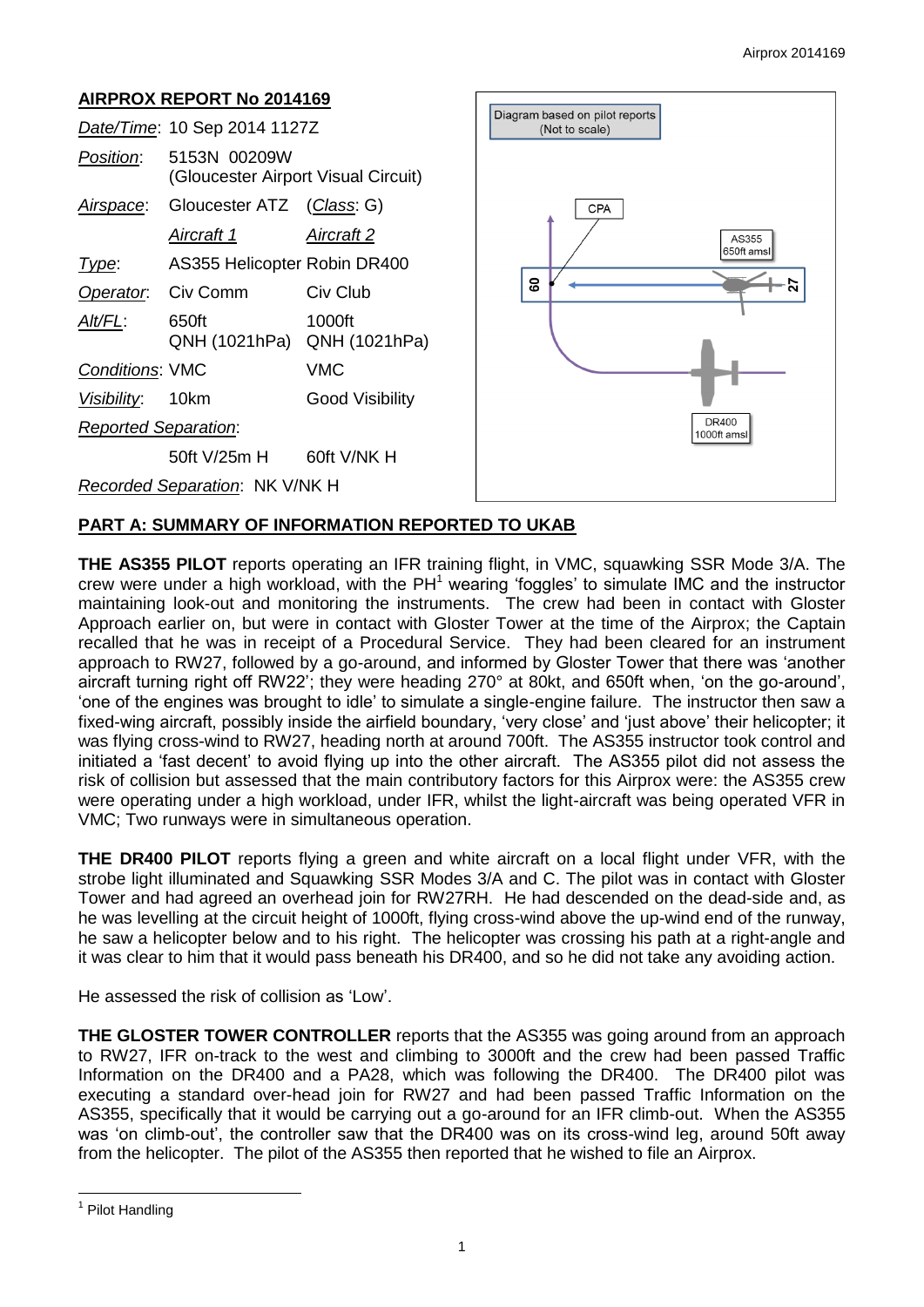### **Factual Background**

The weather at Gloucester at 1120 was recorded as:

METAR EGBJ 101120Z 12004KT 100V160 7000 FEW030 20/13 Q1021

### **Analysis and Investigation**

### **CAA ATSI**

The CAA ATSI had access to Gloster RTF and area radar recording together with written reports from the Aerodrome controller and the pilot of the DR400. Clee Hill radar was out of service for maintenance and neither aircraft showed on the remaining radar sources. The radar equipment at Gloucester is limited and would not have shown the aircraft overhead the airfield.

Gloster ATSU were providing split Aerodrome and Approach control services without the aid of surveillance radar. The UK AIP AD 2.EGBJ-10 (14 Nov 2013) AD2.22, states:

Paragraph 1(b):

**VFR Arrivals**: Arriving VFR flights are to establish communications with ATC at least 5 minutes prior to ETA for overhead and at not less than 5 DME. Fixed wing aircraft will normally be instructed to make a Standard Overhead Join. Pilots wishing to join for downwind, base leg or straight-in approaches should request 'Direct Join' on initial contact. Direct joins may be issued with a vertical restriction e.g. not below 1500ft QFE, to facilitate circuit integration. Such a restriction does not absolve pilots from the requirement to remain in VMC at all times. Inbound flights should avoid Instrument Approach let-down areas and departure climb outs at all times.

Paragraph 3(a):

Fixed-wing circuit height 1000ft QFE. Rotary circuit height not above 750ft QFE. Runway 04, 09 and 18 LH circuit, Runway 22, 27 and 36 RH circuit. Direction may be varied by ATC.

The AS355 pilot was being positioned right-hand by Gloster Radar for an ILS approach to RW27. At 1120:00 the AS355 pilot was turned onto right-base descending to 2000ft. At 1120:30 the DR400 pilot called Gloster Approach overhead Tewkesbury at 2000ft, and requested re-join. The Approach controller instructed the DR400 pilot to make a standard overhead join for a right-hand circuit on RW27 with QFE 1018hPa, to report at three miles.

The pilot of a PA28 (not involved in the Airprox), which was northwest of the airfield, also requested re-join. The PA28 pilot was also cleared to join overhead, and Traffic Information was passed to both the PA28 and DR400 pilots regarding each other. At 1123:30 the AS355 established on the localiser and its pilot was instructed to report at 4nm DME. At 1124:00 the DR400 pilot reported at 3nm, was transferred to Gloster Tower and, shortly afterwards, at 1124:28, the AS355 pilot was also transferred to the Tower.

The 1124:30 the DR400 pilot contacted the Tower reporting at 2nm. The DR400 pilot was instructed to report downwind and was passed Traffic Information regarding the inbound AS355 *"(DR400)c/s IFR traffic is a twin squirrel two miles final runway - three mile final runway two seven to go around climbing er IFR".* This was acknowledged by the DR400 pilot *"Er roger (DR400) c/s"*.

At 1125:05 the AS355 contacted the Tower and the following RTF exchange occurred:

- AS355 *"(AS355) c/s erm with you"*
- Tower *"(AS355) c/s Gloster Tower continue approach number one traffic joining overhead a Robin and a Cherokee"*
- AS355 *"Continue Approach (AS355) c/s"*
- PA28 *"Gloster Tower (PA28) c/s inbound the overhead two thousand feet one zero one eight"*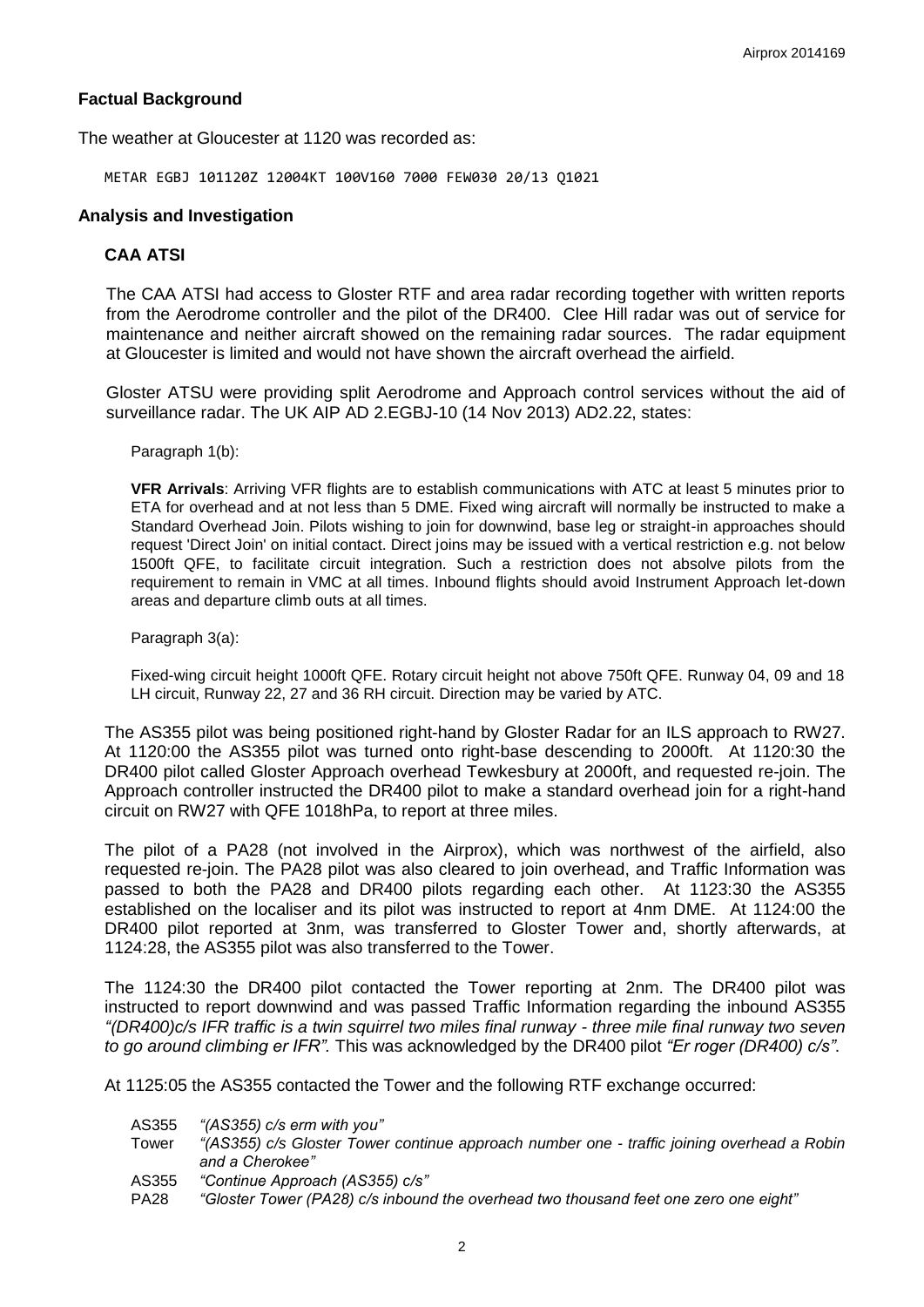Tower *"(PA28) c/s Gloster Tower er fixed wing circuit active report downwind Squirrel is two mile final runway two seven going around climbing IFR"* PA28 *"Report downwind two seven righthand looking for the squirrel (PA28) c/s"* Tower *"(AS355) c/s runway two seven cleared low approach wind light and variable"* AS355 *"Cleared low approach (AS355) c/s"*

At 1126:30 the AS355 pilot reported *"(AS355)c/s is going around er limited performance"* which was acknowledged by the Tower controller.

At 1127:10 the AS355 pilot called the Tower and, when asked to pass message, advised *"Just like to file an Airprox with an aircraft that's just cut across in front me approximately 50ft".* The controller initially responded to another aircraft on final and then acknowledged the AS355 pilot's call before transferring the AS355 back to Gloster Approach.

Radar recording did not show the two aircraft in the circuit and it was not therefore possible to show the exact geometry of the two aircraft when they came into proximity.

The DR400 pilot had been instructed to make a standard overhead join for RW27 right-hand and would be expected to look-out (see & avoid) for other traffic. The controller had instructed the DR400 pilot to report downwind and passed Traffic Information on the AS355, which was positioned on a three-mile final for a go-around. Guidance for joining overhead can be found in the UK AIP<sup>2</sup> and CAP 413<sup>3</sup>. The CAA Safety Sense Leaflet 6e (Jan 2013) provides some guidance on joining overhead:

'Keep a good lookout, using others' radio calls to help identify all traffic joining or already in the pattern. Give way to aircraft already in the pattern.'

The CAA GA Safety Poster on the standard overhead join (2009) states that when turning crosswind:

'Watch for aircraft taking off, as they could pose a hazard'.

The controller had instructed the DR400 pilot to report downwind; an intermediate call from the pilot in the overhead, or letting down on the dead-side, may have served to provide additional positional awareness to the controller and other pilots in or joining the circuit. However, the controller had not requested, nor had the DR400 pilot initiated such a call.

The AS355 was going around and therefore it is likely that its climb profile may have been higher than for a normal departure. The AS355 pilot had reported going around with limited performance, but it was not clear what effect the limited performance would have had on the AS355's climb profile. The DR400 pilot was advised about the AS355, which was approaching 3nm final for the go-around. However, the DR400 pilot's written report does not make any mention of sighting the AS355 until approaching crosswind at 1000ft.

Both pilots were in receipt of an Aerodrome Control Service. CAP493 - The Manual of Air Traffic Services (MATS) Part 1**<sup>4</sup>** , states:

'Aerodrome Control shall issue information and instructions to aircraft under its control to achieve a safe, orderly and expeditious flow of air traffic with the objective of: Preventing collisions between: aircraft flying in, and in the vicinity of, the ATZ…

…Note: Aerodrome Control is not solely responsible for the prevention of collisions. Pilots and … must also fulfil their own responsibilities in accordance with Rules of the Air.'

<u>2</u><br>CAP413, Page 3, Para 4.5<sup>3</sup><br>3 J J K AJR CEN 3.3 5 (3.ARR

UK AIP GEN 3.3-5 (3 APR 2014), 3.7.5.2

<sup>&</sup>lt;sup>4</sup> MATS Part 1, Section 2, Chapter 1, Paragraph 1.4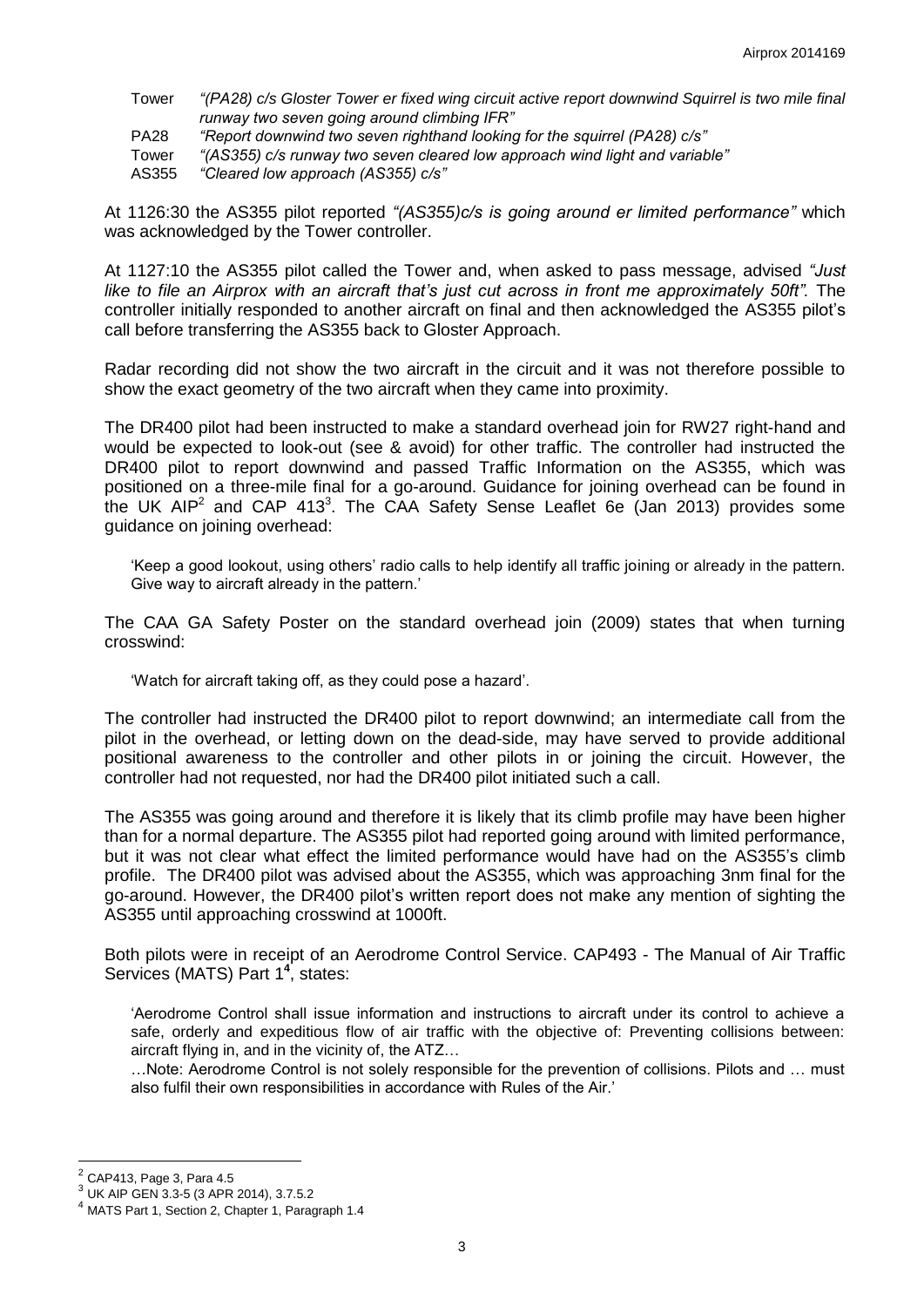The Gloster MATS Part 2**<sup>5</sup>** , states:

'ADC should advise all arriving traffic and departures joining the circuit of the number of aircraft in and joining the fixed wing and heli circuits. Additional position information may be passed as required to assist pilots.

The controller had passed Traffic Information to both the DR400 pilot and AS355 pilot on each other. The DR400 pilot did not see the AS355 until joining crosswind at 1000ft, and reported that the AS355 was 60ft below.

#### **UKAB Secretariat**

Both pilots had equal responsibility for avoiding collisions and for ensuring that they did not fly into such proximity to other aircraft as to create a danger of collision. $6$ 

#### **Summary**

An Airprox was reported between a DR400 and an AS355 helicopter, overhead Gloucestershire Airport, within the Class G airspace of the Gloucester Aerodrome Traffic Zone (ATZ), which consists of a circle of 2 nm radius centred on the longest notified runway (09/27) and extending to a height of 2000ft above the surface (elevation 101ft). The DR400 pilot was flying under VFR in VMC, the AS355 crew were flying under IFR in VMC and the PH was wearing foggles to simulate IMC. The pilots of both aircraft were in receipt of an Aerodrome Control Service from Gloster Tower and had been passed Traffic Information on each-other's aircraft.

### **PART B: SUMMARY OF THE BOARD'S DISCUSSIONS**

Information available included reports from the pilots of both aircraft, transcripts of the relevant RT frequency, radar photographs/video recordings, a report from the air traffic controller involved and reports from the appropriate ATC and operating authorities.

Turning first to the actions of the pilots, the Board was informed by a helicopter member that, during a single-engine go-around, the instructor would have been subject to a very high workload. The helicopter would climb at a moderate rate, and the instructor would have to focus more of his attention on monitoring the student's actions and the engine instruments. The Board then discussed who had priority in the visual circuit and commented that although the AS355 crew were flying IFR. that in itself does not confer priority over VFR traffic. Members then noted that Rule 12 of the Rules of the Air requires pilots to conform to the pattern of traffic formed by other aircraft intending to land, but agreed that, with the conflict having occurred after the AS355 had gone around and with the DR400 having turned cross-wind, Rule 12 could not be used to give a clear idea of which pilot should have given way or had right-of-way. There was then some discussion about whether both aircraft were technically even within the visual circuit because the AS355 was flying through the circuit and the DR400 had not yet reached the downwind leg. The Board therefore agreed that there was no clear priority in this case with respect to operations in the visual circuit, but that both pilots had a clear responsibility to avoid collision with other aircraft and the DR400 pilot was, in a converging case, required to give way to the AS355 which was on his right as he crossed the runway and attempted to integrate into the visual circuit. Although not a requirement, the Board also agreed that a 'descending deadside' call from the DR400 pilot would have been helpful in building both the AS355 pilot's and the Tower Controller's situational awareness.

The discussion then turned to the actions of the Tower Controller. The Board noted that Traffic Information had been passed by him to both pilots on the other aircraft's positions, but that both pilots had not fully assimilated that information into coherent situational awareness. Notwithstanding this Traffic Information, the Board noted that Gloster Tower was manned by an Air Traffic Controller

 $\overline{\phantom{a}}$ 

<sup>5</sup> MATS Part 2, Section 3, Chapter 2, Paragraph 2.11.1

<sup>&</sup>lt;sup>6</sup> Rules of the Air 2007, Rule 8, Avoiding Aerial Collisions